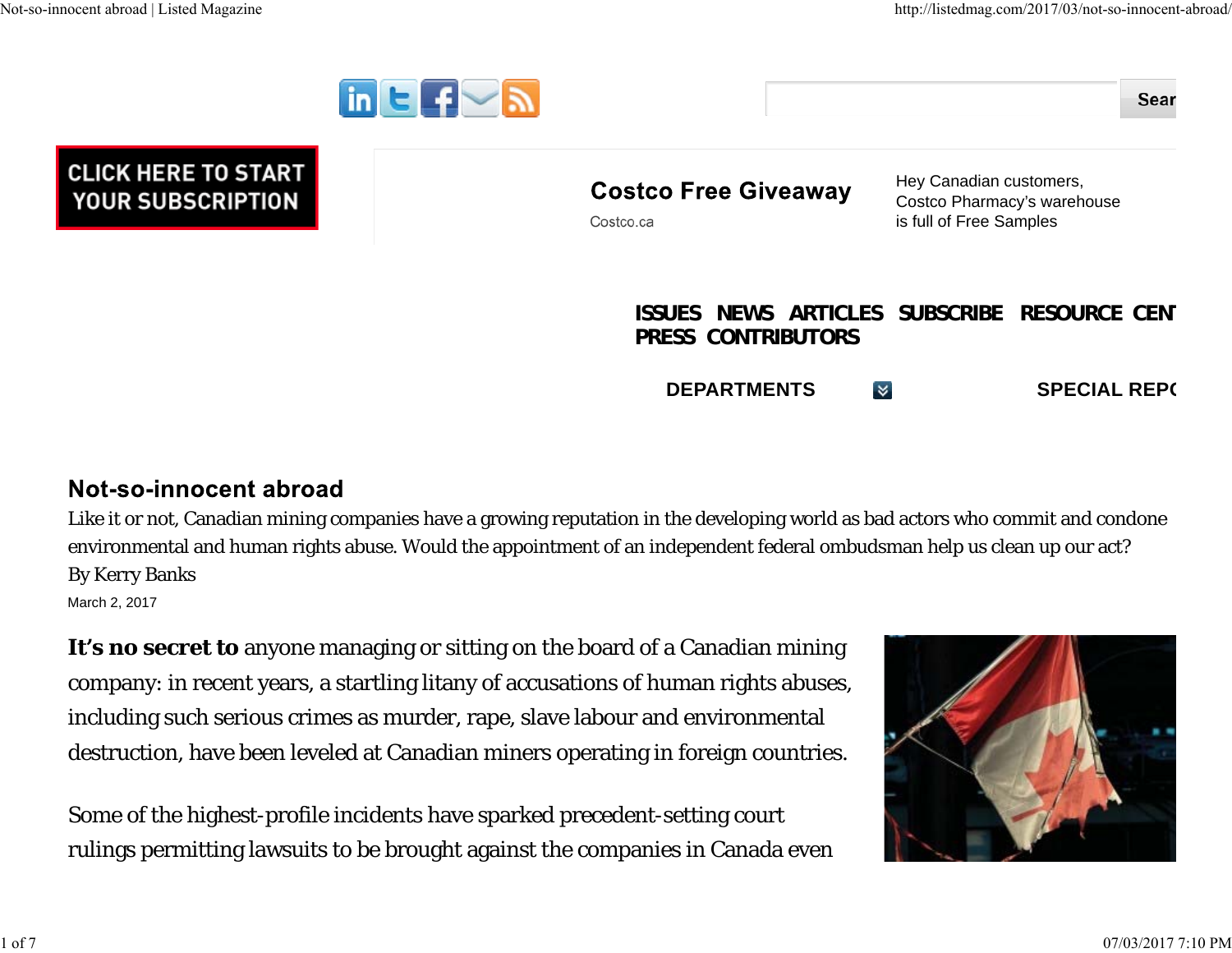though the events took place in Africa or Latin America. The latest of these was a January decision by the British Columbia Court of Appeal. It overturned a ruling by the B.C. Supreme Court and declared that seven Guatemalan m who had filed a lawsuit against Tahoe Resources Inc. (TSX:THO) for injuries inflicted by security staff at a mine own a subsidiary of Tahoe, could pursue their case here.

While no charges have yet been proven in court, dozens of companies have been cited for incidents in the last 10 to 1 years, and the entire mining industry, along with Canada's federal regulatory oversight, has been strongly criticized. latter includes calls by four United Nations bodies for the government to hold Canadian companies accountable for abuses overseas. And last fall, three Canadian advocacy groups as well as the federal New Democratic Party called on Liberal government to appoint an independent ombudsman who could investigate human rights violations tied to Canada's extractive industries.

"The world is taking notice of Canadian companies for all the wrong reasons," says Shin Imai, a professor at York University's Osgoode Law School and author of a report on Canadian miners' abuses in Latin America, published las October by the Justice and Corporate Accountability Project. "I think they should welcome an ombudsman."

The ombudsman idea is not new. It originated in a national roundtable on the extractive sector in 2007, and was eve part of the Liberals' 2015 election platform. But there is one difference today—the government is giving strong signa intends to follow through. In December, MP John McKay, a long-time advocate for the ombudsman concept, told *Th Hill Times* its creation was "a high priority item for the minister of international trade." He also said he expected a p be announced in March—though where that stands after the January cabinet shuffle (Francois-Philippe Champagne replaced Chrystia Freeland in international trade) is unclear.

This isn't to say there's no oversight mechanism already in place. In fact, there are two, linked under the governmen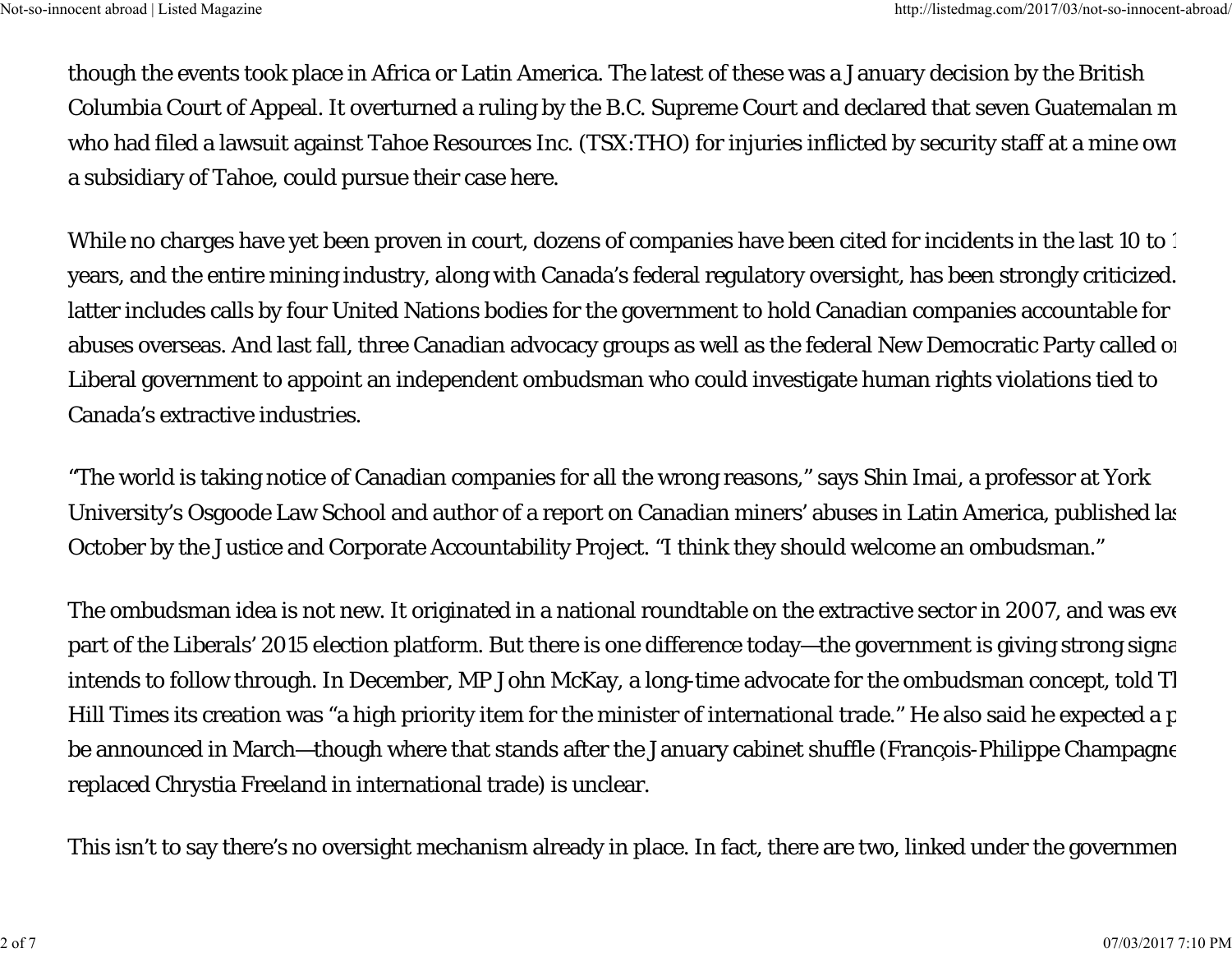Corporate Responsibility Strategy. Since 2000, following guidelines established by the Organisation for Economic Co-operation and Development, Canada has maintained a National Contact Point (NCP) responsible for ensuring t h Canadian companies adhere to OECD guidelines for honourable business conduct. The second is a CSR counsellor's office, founded in 2009 by the Conservative government when it first created its Corporate Responsibility Strategy. Initially, the office was to act as an impartial adviser and facilitator in the mediation of disputes. That mandate was revised in 2014, putting greater emphasis on cooperation with the mining sector and other stakeholders in hopes of stemming potential conflicts before they escalate. Under the initiative, the government encouraged corporations to a with industry best practices and warned it was committed to cutting financial and diplomatic support for companie s failed to cooperate with either the CSR counsellor or the NCP process.

The problem? Critics say the current process is useless. To be effective, federal oversight must include the ability to "investigate complaints and propose consequences," says Jamie Kneen, communications and outreach coordinator  $\colon$ non-profit group MiningWatch Canada. "It must also be transparent and independent." The existing CSR strategy h none of that and results reflect it.

In 2013, frustrated Liberal MP McKay described the Harper government's CSR strategy as a "toothless, Potemkin o f when the first counsellor resigned after failing to effectively mediate any of the six cases brought before her in four y at the post.

But recent reports like Imai's Justice and Corporate Accountability Project study cited above, as well as another published in November by MiningWatch Canada in tandem with two other advocacy groups, Above Ground and OE Watch, have tightened the pressure.

Imai's study, titled *The Canada Brand: Violence and Canadian Mining Companies in Latin America*, tracked 28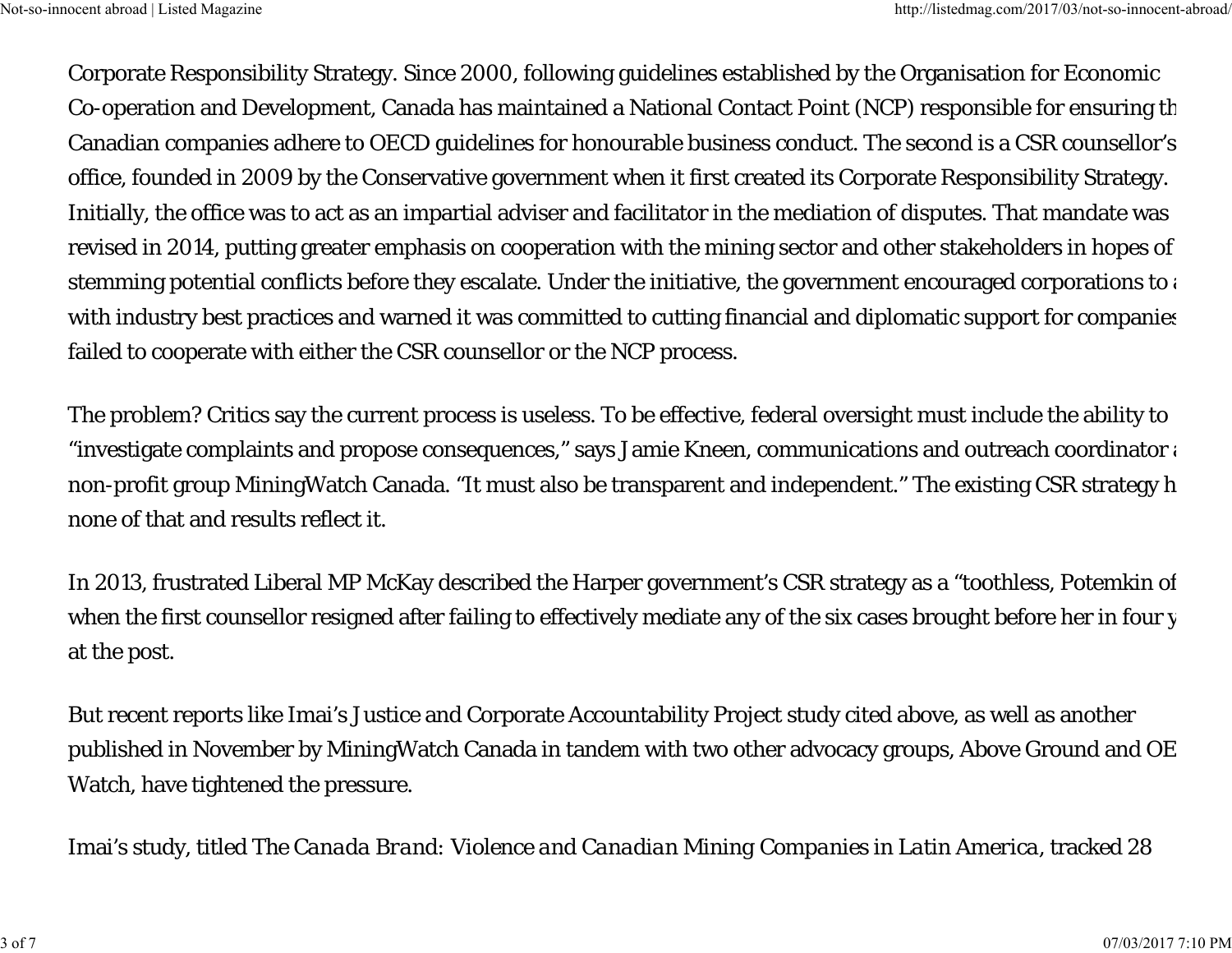Canadian companies in 13 countries, from 2000 to 2015. According to the findings, 44 people have been killed near sites, 30 as a result of targeted killings, while more than 400 people have been injured, along with 700 arrests and detentions.

The second report, titled '*Canada is Back,' But Still Far Behind*, examined five cases involving Canadian miners accu of human rights or environmental violations handled through the NCP system. It found that a lack of independence, delays, ineffective penalties and poor follow-up have resulted in a process that "has not ensured the provision of rem or made any significant changes on the ground for affected communities."

Not everyone is convinced an ombudsman is the best solution, however. The Mining Association of Canada, which represents 39 of the country's major industry players, opposes the concept. Pierre Gratton, association president and CEO, has stated that although the idea may be "laudable in theory," its powers would be "impractical" and "unworka

Imai questions this reaction. "When I started this research eight years ago, it was rare to see companies talking abou social responsibility. Today I think that most companies view social responsibility as an important part of what they so I'm surprised that a sector of the mining industry hasn't come forward to say, 'Let's deal with it.'"

On the other hand, Milos Barutciski, an attorney who specializes in international trade and investment law at Benne Jones LLP in Toronto, says it's hard to imagine how the type of ombudsman that advocacy groups are calling for cou function. "What would the powers be? How would the office conduct investigations? Could they gather evidence overseas? You have to remember that the Canadian government has no jurisdiction in foreign countries. In a legal se I think it's very limited as to what can be done."

That doesn't mean industry should ignore the conduct issue, however. The trend in Canadian courts to give standing lawsuits filed against Canadian parent companies for actions of offshore subsidiaries that violate their domestic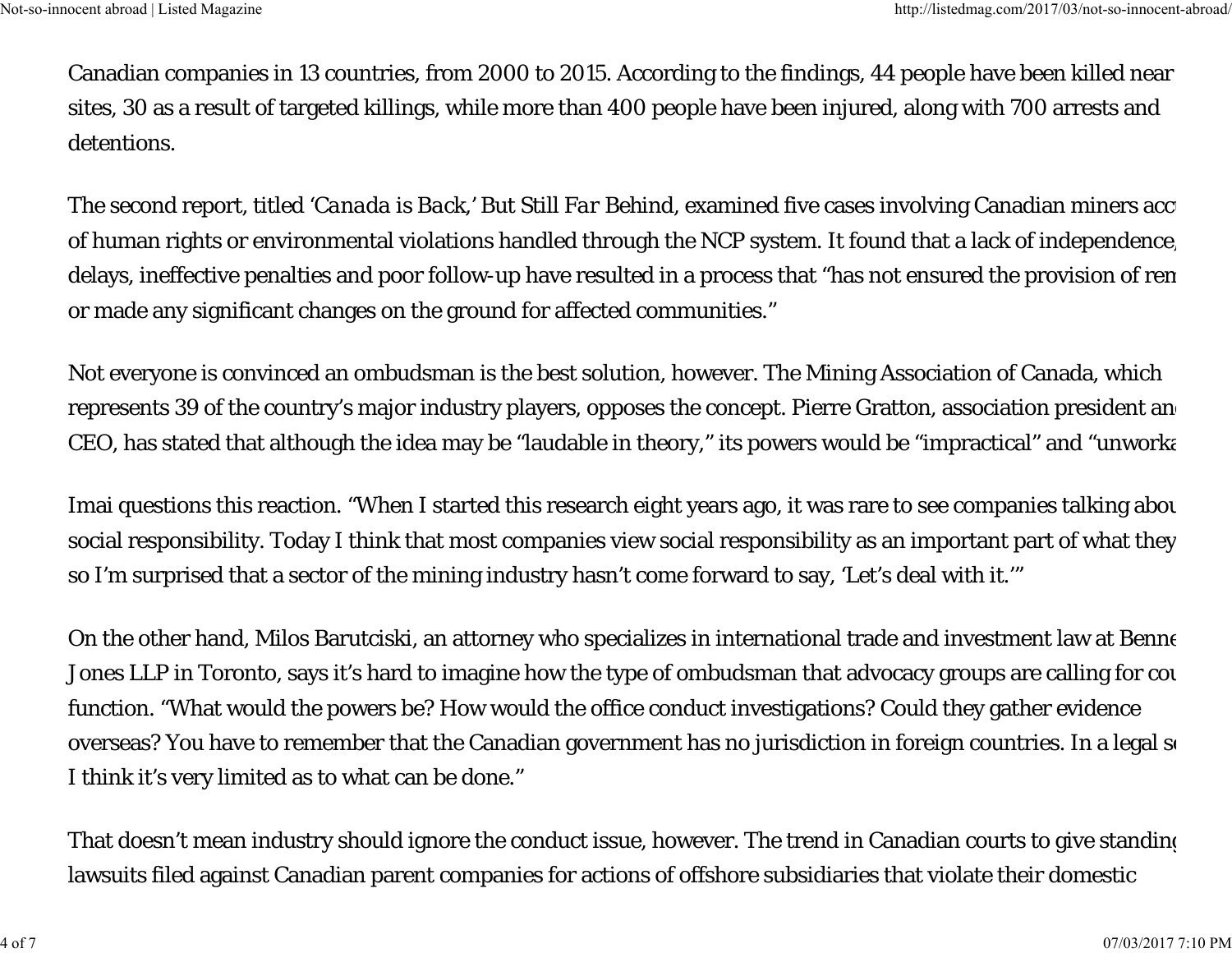standards is a serious concern. Barutciski calls the recent B.C. Court of Appeal's ruling against Tahoe Resources "significant." Ditto for earlier rulings by courts in B.C. and Ontario against Nevsun Resources Ltd. (TSX:NSU) and Hudbay Minerals Inc. (TSX:HBM), respectively. Not only does it mean a resource company's CSR commitments can contribute to liability when they are not properly implemented, says Barutciski, but they now also run the risk of incurring liability if they become complicit in abuses condoned or encouraged by host governments. "The cost of not doing due diligence is increasing. The stakes have suddenly gotten higher."

Print TAPDF

**D** Share / Save **D** 3 2 =

This entry was posted in Featured Slider, Handbook, Top Stories and tagged CSR counsellor, human rights, Jamie Kneen, John McKay, Justice and Corporate Accountability Projection Barutciski, mining, MiningWatch Canada, National Contact Point, ombudsman, Shin Imai. Bookmark the permalink.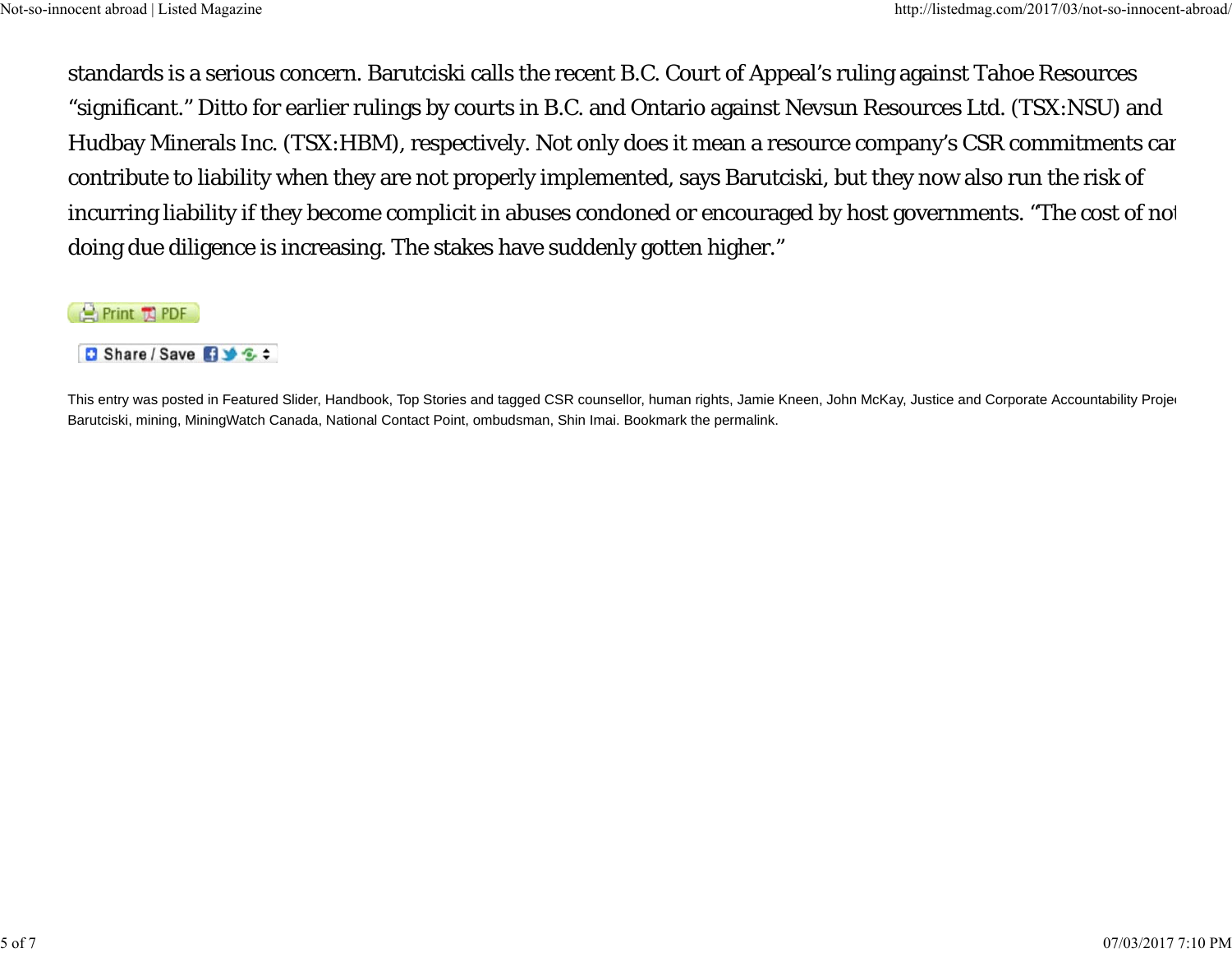